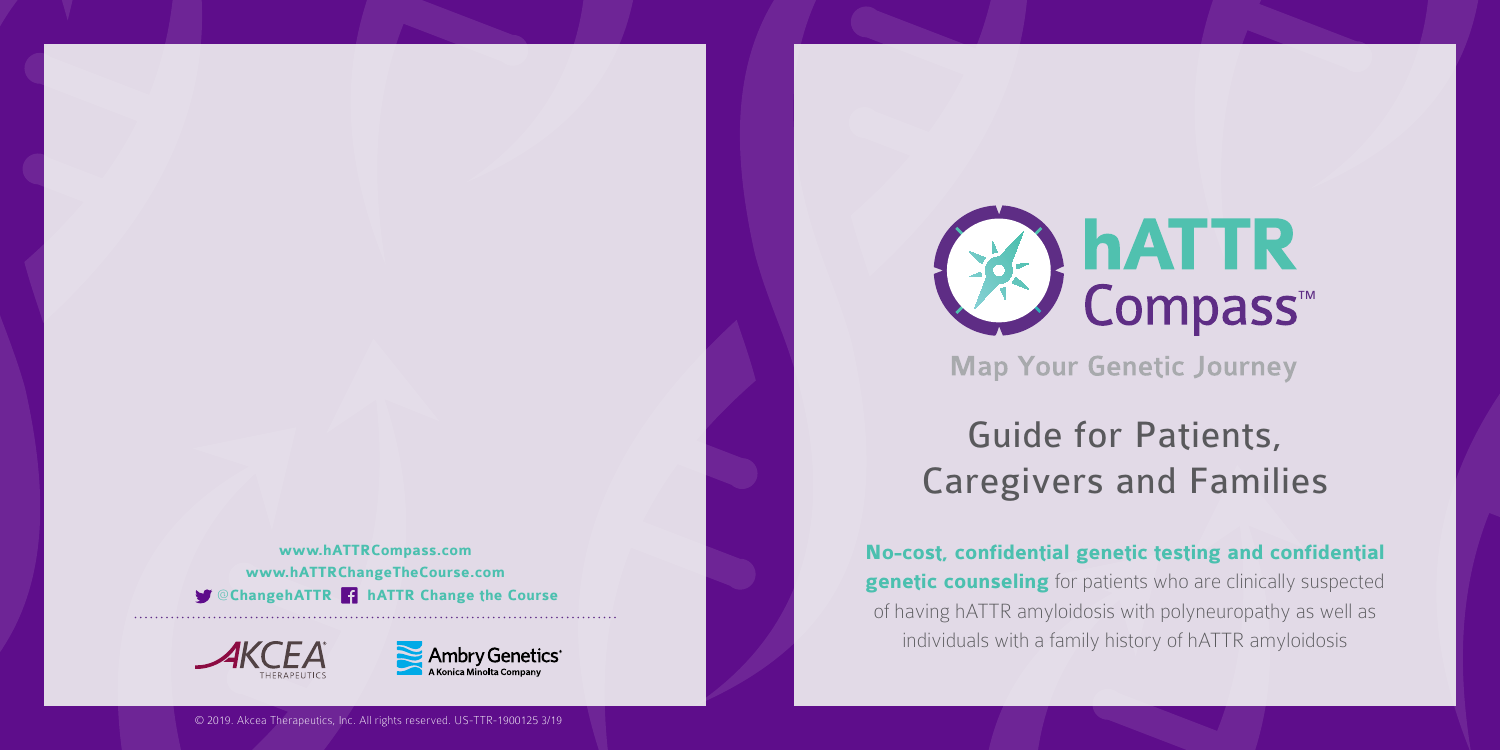What does hereditary ATTR amyloidosis mean for you and your family?



# A Guide for Patients, Caregivers and Families to the **hATTR Compass<sup>™</sup> Program**

Talking with your family about genetic testing for hATTR amyloidosis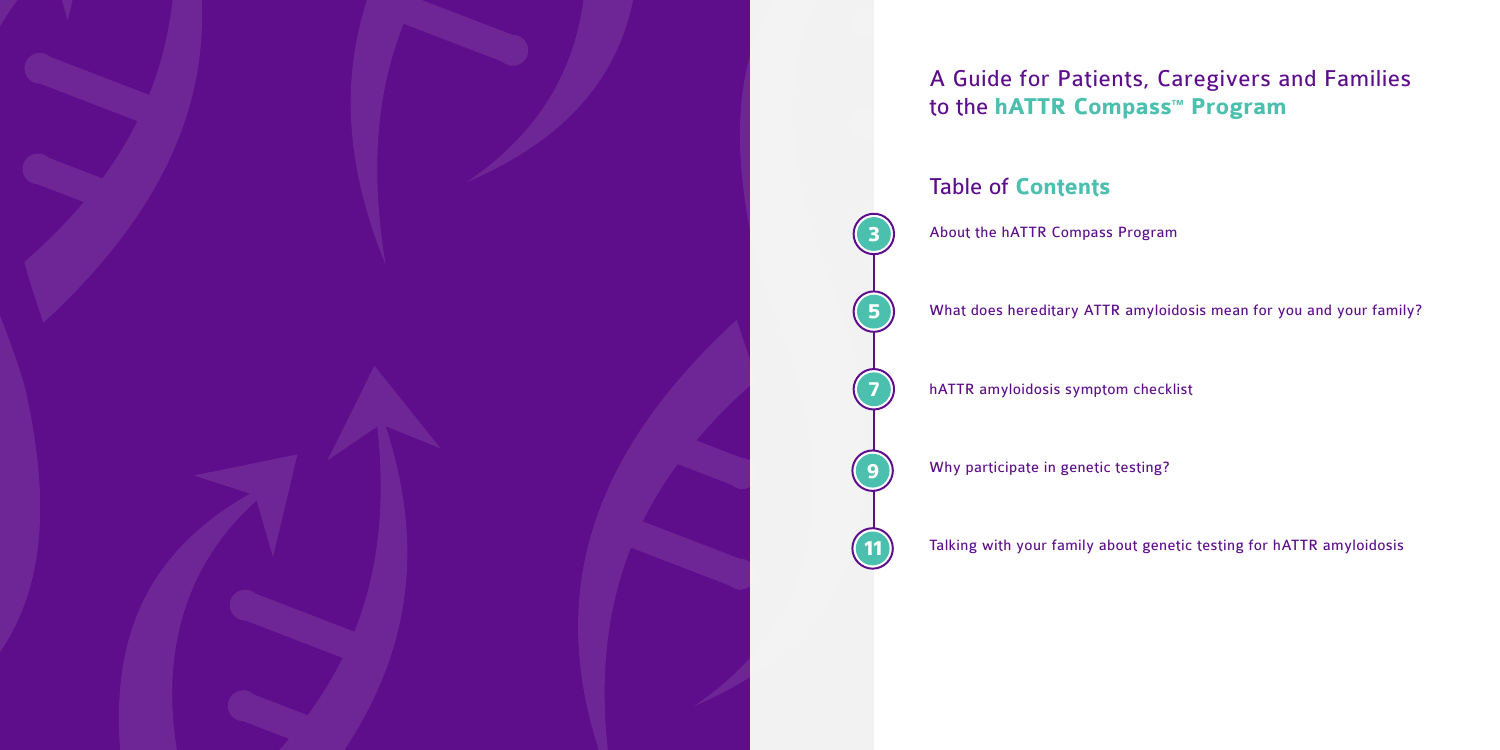# About the **hATTR Compass<sup>™</sup> Program**

Akcea Therapeutics and Ambry Genetics are partnering to offer **no-cost, confidential genetic testing and confidential genetic counseling** to patients through the hATTR Compass Program who are clinically suspected of having hATTR amyloidosis with polyneuropathy as well as individuals with a family history of hATTR amyloidosis.

For family members, **genetic testing for hATTR amyloidosis is the first stop on the diagnostic pathway** to understand your future risk for this condition. For patients with symptoms of hATTR with polyneuropathy, **genetic testing can be the final step on your diagnostic journey**. It allows you to monitor signs and symptoms of hATTR amyloidosis with polyneuropathy so that you can work with your doctor to make a healthcare plan and treat the condition before it potentially gets worse.

#### **The hATTR Compass Program** is designed to:

- **Help** accelerate or confirm the diagnosis of hATTR amyloidosis with polyneuropathy
- • **Provide** support and resources to patients, caregivers and healthcare professionals throughout the genetic testing process
- **Empower** patients and their healthcare professionals to make informed decisions about their health care

## **Who can get genetic testing?**

- Patients 18 years and older who have a family history of hATTR amyloidosis
- •Patients 18 years and older who have symptoms consistent with hATTR amyloidosis with polyneuropathy

**4.** You'll be able to work with your doctor to make a healthcare management plan based on your test results. For those individuals with a family history of hATTR amyloidosis, the hATTR Compass Program is the first stop on the diagnostic pathway to treat the condition.

## **Questions about genetic testing?**

**Genetic counselors** are available at no-cost to speak with you on the phone before and after your tests.

**5.** With a positive genetic test, you can work with your doctor to identify the red-flag symptoms of hATTR amyloidosis with polyneuropathy as soon as they manifest and potentially execute your





- •Before your test, a genetic counselor can review your goals, speak with you about any concerns you may have, and help you decide if testing is right for you.
- •After your test, a genetic counselor is available to discuss your results, help you plan your next steps, and answer any questions you may have.
- To learn more, ask your doctor to connect you with a genetic counselor at PWNHealth, the partner working with the hATTR Compass Program.

## **How do I order hATTR Compass Program genetic testing and counseling?**

**1.** If you are interested in joining, you or your doctor can sign up online. To sign up and order your free hATTR Compass Program genetic testing kit, visit **[www.hATTRCompass.com](http://www.hATTRCompass.com)**

**3.** Your doctor will receive your test results within 2-4 weeks after you send it in and will

- - **Tip**: Don't forget to order confidential genetic counseling.
- **2.** Next, you'll be asked to provide a blood or saliva sample that you or your doctor will submit for genetic testing.
- subsequently share the results with you.
- 
- healthcare management plan before the condition gets worse.

## **We're here to help you every step of the way**. If you have any questions about the hATTR Compass Program, contact us at **+1 (949) 900-5500**.

The hATTR Compass Program is available in the United States, Canada and Puerto Rico. While Akcea provides financial support for this program, all tests and services are private and performed by independent third parties.

At no time does Akcea receive information about you or your test results.

## **To participate in the hATTR Compass Program, visit [www.hATTRCompass.com](http://www.hATTRCompass.com)**



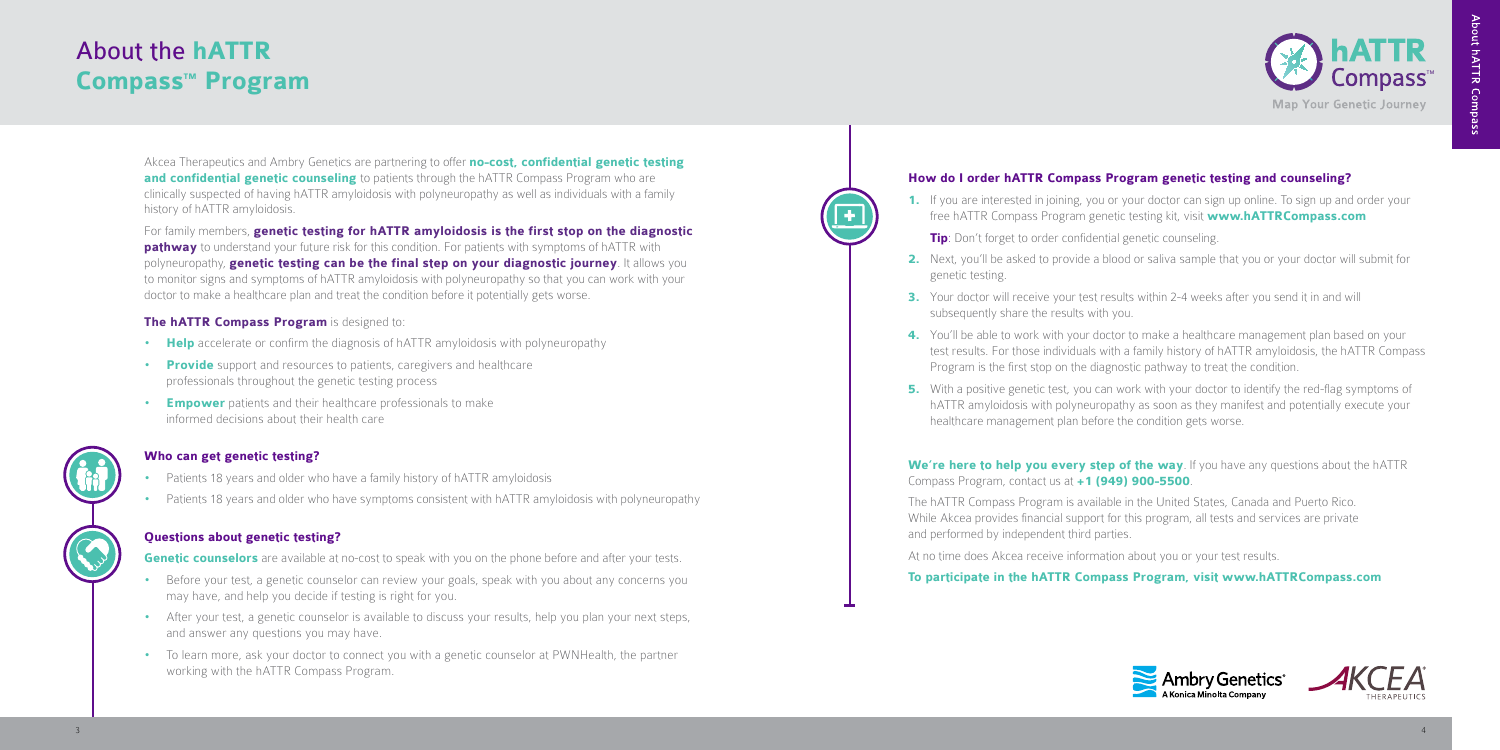**TTR amyloid fibrils form** when the structure of a normally dissolvable TTR protein misfolds.<sup>1</sup>

**hATTR amyloidosis is a severe, rare and fatal disease** which progressively robs people of their independence and dignity.



- **More than 130** different TTR gene mutations have been discovered.
- **The most common mutations** in the United States are **Val142Ile, Thr80Ala and Val60Met<sup>1</sup>**

# What does hereditary **ATTR amyloidosis mean for you and your family?**



Hereditary diseases are genetic disorders where a **gene change (called a genetic mutation) is passed down through family members**. It is the passed down mutation that can cause disease. In hereditary transthyretin amyloidosis (hATTR), a gene mutation changes the structure of the transthyretin (TTR) amyloid protein, causing it to fold incorrectly, stick together and build-up throughout the body.<sup>1</sup>

## **If hATTR amyloidosis runs in my family, what are the chances that my children will have the condition?**

**Amyloid deposits cause disease** by damaging the structure and the function of the organs where they are found. They can **affect almost any body system** including the nerves, heart and GI tract.<sup>3</sup>

hATTR amyloidosis is an autosomal dominant condition, meaning an individual needs to inherit **only one copy of the mutated gene from one parent** to develop the disease.<sup>2</sup> If one parent has hATTR amyloidosis, there is a **50% chance** their child will inherit the mutation.

**Inheriting a mutated copy of the TTR gene does not always lead to disease or symptoms**. However, even without symptoms, a parent with an altered copy of the gene is a carrier and still has a 50 percent chance of passing on the mutation.



The misfolded proteins are **sticky and clump together** in tissues and between the body's cells to **form amyloid deposits**. 3



It is not always easy to determine whether a condition in a family is inherited. If you have a family history of hATTR amyloidosis, consider whether genetic testing through the hATTR Compass Program is right for you. The hATTR Compass Program is a **no-cost, confidential genetic testing and confidential genetic counseling program** for patients who are clinically suspected of having hATTR amyloidosis with polyneuropathy as well as individuals with a family history of hATTR amyloidosis.

#### **For more information on genetic testing and genetic counseling, please visit [www.hATTRCompass.com](http://www.hATTRCompass.com)**

1. Gertz MA. Hereditary ATTR amyloidosis: burden of illness and diagnostic challenges. Am J Manag Care. 2017;23(suppl 7):S107-S112. 2. Coelho T, Maurer MS, Suhr OB. THAOS—The Transthyretin Amyloidosis Outcomes Survey: initial report on clinical manifestations in patients with hereditary and wild-type transthyretin amyloidosis. Curr Med Res Opin. 2013;29(1):63-76. 3. Ando Y, Coelho T, Berk JL, et al. Guideline of transthyretin-related hereditary amyloidosis for clinicians. Orphanet J Rare Dis. 2013;8:31.



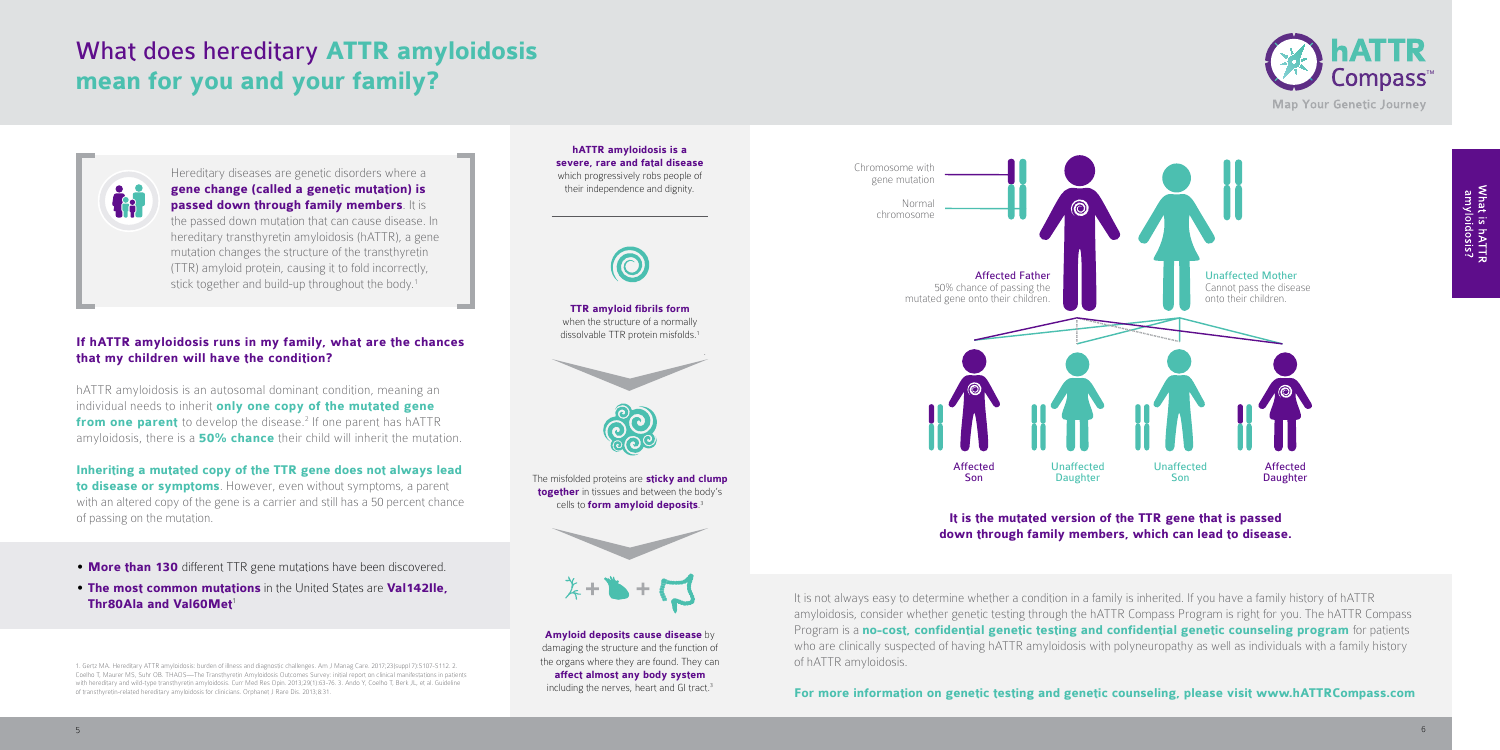# **hATTR amyloidosis**  symptom checklist

#### Symptoms related to the heart, blood vessels and circulation

Irregular heart beat  $\Box$  Leg swelling (peripheral edema)  $\Box$ Increasing fatigue  $\square$  Thickening of ventricular walls  $\square$ Shortness of breath  $\Box$  Aortic stenosis  $\Box$ 

## Nephropathy<sup>1,2,9</sup>

Damage to kidneys Renal failure  $\Box$ Protein in urine  $\Box$ 

#### □ Bilateral Carpal Tunnel Syndrome<sup>1,3,6,10</sup> Numbness and tingling in the hands and arms caused by a pinched nerve in the wrists



#### Symptoms related to the eyes, often causing visual changes

Dark floaters  $\Box$  Abnormal blood vessels in eye  $\Box$ Glaucoma  $\Box$  Eyelid swelling and inflammation  $\Box$ 

## Cardiac<sup>1,2,6-8</sup>  $\Box$

 $\Box$  Peripheral sensory-motor neuropathy<sup>9,11,12</sup> Weakness, numbness and pain from nerve damage □ Nerve damage beginning in feet and legs that can progress to the hands and to the central part of the body

#### $\square$  Gastrointestinal<sup>1,2</sup>

 $\mathbf{Z}$ 

**Since hATTR amyloidosis can manifest itself in many ways** and with a broad range of symptoms, it can be hard for doctors and patients to recognize. Patients often present with a cluster of one, two, three or more red-flag symptoms.

If you are experiencing two or more symptoms related to hATTR amyloidosis, consider whether **genetic testing through the hATTR Compass Program is right for you**. The hATTR Compass Program is a **no-cost, confidential genetic testing and confidential genetic counseling program** for patients who are clinically suspected of having hATTR amyloidosis with polyneuropathy as well as individuals with a family history of hATTR amyloidosis.

#### $\bullet$ Ocular<sup>1,2</sup> $\Box$

| <b>GI tract and stomach issues</b> |  |
|------------------------------------|--|
| $\Box$ Nausea and vomiting         |  |
| $\Box$ Loss of appetite            |  |

#### $\Box$  Autonomic Neuropathy<sup>1,2,9</sup>

| Damage to the nerves that manage ever |               |
|---------------------------------------|---------------|
| $\Box$ Sexual dysfunction             | $\Box$ $\Box$ |
| $\Box$ Sweating abnormalities         | $\Box$ R      |

1. Gertz MA. Hereditary ATTR amyloidosis: burden of illness and diagnostic challenges. Am J Manag Care. 2017;23(suppl 7):S107-S112. 2. Coelho T, et al. A physician's guide to transthyretin amyloidosis. Amyloidosis Foundation, 2008. https://www.researchgate.net/publication/265490881\_A\_Physician's\_Guide\_to\_Transthyretin\_Amyloidosis; 3. Nakagawa M, et al. Carpal tunnel syndrome:<br>a common initial symptom of systemi neuropathy: avoiding misdiagnosis of a treatable hereitary neuropathy. Journal of Neurology, Neurosurgery, and Psychiatry 2017, 88(5): 457-8; 5. Yanagisawa A et al. Amyloid deposits derived from transthyretin in the ligamentum flavum as realted to lumar spinal canal stenosis. Modern Pathology 2015; 28(2): 201-7; 6. Donnelly JP, Hanna M. Cardiac amyloidosis: an update on diagnosis and<br>treatment. Cleve Clin J Med. 2 nosis and transthyretin cardiac amyloidosis: the chicken or the egg? Eur Heart J. 2016;37(47):3525-31; 9. Adams D, Coelho T, Obici L, et al. Rapid progression of familial amyloidotic polyneuropathy a multinational natural history study. Neurology. 2015;85(8):675-682; 10. Lousada I et al. Amyloidosis research consortium cardiac amyloidosis survey: results from patients with ATTR amyloidosis and their caregivers. Orphanet Journal of Rare Diseases 2017;12(Suppl 1): 165 (P7); 11. Ando Y et al. Guideline of transthyretin-related hereditary amyloidosis for clinicians. Orphanet Journal of Rare Diseases 2013, 8:31; 2; 12. Conceição et al. "Red-flag" symptom clusters in transthyretin familial amyloid polyneuropathy. Journal of the Peripheral Nervous System. 2016; 21:5-9



hATTR amyloidosis<br>symptom checklist

 $\Box$  Alternating episodes of severe diarrhea and constipation  $\square$  Unintentional weight loss

ryday body functions lizziness from low blood pressure ecurrent urinary tract infections (due to urinary retention)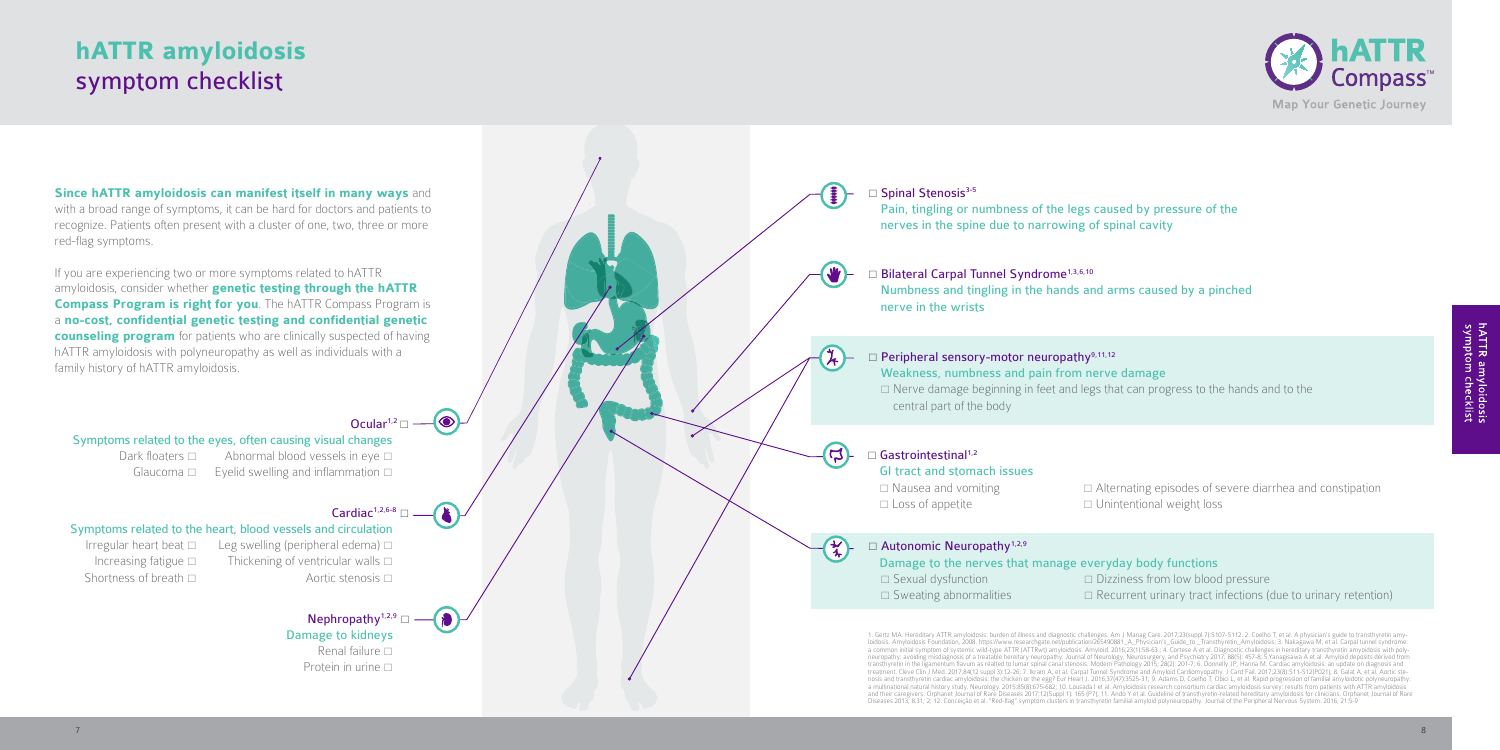#### **Where can I find more information about genetic testing?**

- **• Your Doctor**
- **• Genetic Counselor ([www.pwnhealth.com](http://www.pwnhealth.com))**
- **• Amyloidosis Research Consortium [\(www.ARCI.org](http://www.ARCI.org))**
- **• Amyloidosis Support Group [\(www.amyloidosissupport.org\)](http://www.amyloidosissupport.org)**
- **• Akcea Patient Advocacy (email: [patientadvocacy@akceatx.com](mailto:patientadvocacy%40akceatx.com?subject=Information%20on%20Genetic%20Testing))**

As with any disease, especially with hereditary diseases, early diagnosis is key. The hATTR Compass Program was developed to fulfill an unmet need, providing best-in-class genetic testing for patients who wish to know if they have the mutated TTR gene. Providing access to **no-cost, confidential genetic testing and confidential genetic counseling** will allow you and your family to make more informed decisions about your health care.

**Initial symptoms of hATTR amyloidosis typically appear between the mid-20s to the mid-60s, involve multiple tissues and** organs and are often seemingly unrelated. Because symptoms aren't always specific and may be confused with more common conditions, hATTR amyloidosis can be hard to diagnose.<sup>1</sup>

> If you are experiencing symptoms or have a family history of hATTR amyloidosis, speak to your doctor about whether genetic testing is right for you and your testing options.

#### **The hATTR Compass Program allows you to Map Your Genetic Journey.**

#### **To participate in the hATTR Compass Program, visit www.hATTRCompass.com**

1. Amyloidosis Foundation and Amyloidosis Support Groups. Understanding the patient voice in hereditary transthyretin-mediated amyloidosis (ATTR amyloidosis). Last Accessed May 25, 2018. http://amyloidosissupport.org/support\_groups/fam\_isabell\_attr.pdf

# Why participate in **genetic testing?**



- Diagnose disease
- Identify gene changes that are responsible for an already diagnosed disease
- Guide doctors in deciding on the best medicine or treatment to use for certain individuals
- Identify gene changes that may increase the risk to develop a disease
- Identify gene changes that could be passed on to children
- Treat the condition
- Patients often have to see **5+ doctors** across different specialties before receiving an accurate diagnosis
- It often takes **more than 4 years** from symptom onset to a diagnosis

**It is not always easy to determine whether a condition or disease in a family is passed down from parent to child and genetic tests can help.** Genetic testing uses laboratory methods to look for mutations, or changes, in your genes. Genetic tests help to identify increased risks of health problems or help to choose the best treatment.

**Through genetic testing,** you can learn if you carry gene changes known to be associated with hereditary amyloidosis.

For family members, genetic testing for hATTR amyloidosis is the first stop on the diagnostic pathway to understand your future risk for this condition. For patients with symptoms of hATTR with polyneuropathy, genetic testing can be the final step on your diagnostic journey. It allows you to recognize the polyneuropathy symptoms sooner so that you can work with your doctor to make a healthcare management plan and treat the condition before it potentially gets worse.

#### **Overall, benefits of genetic testing include:**



Why participate<br>in genetic testing?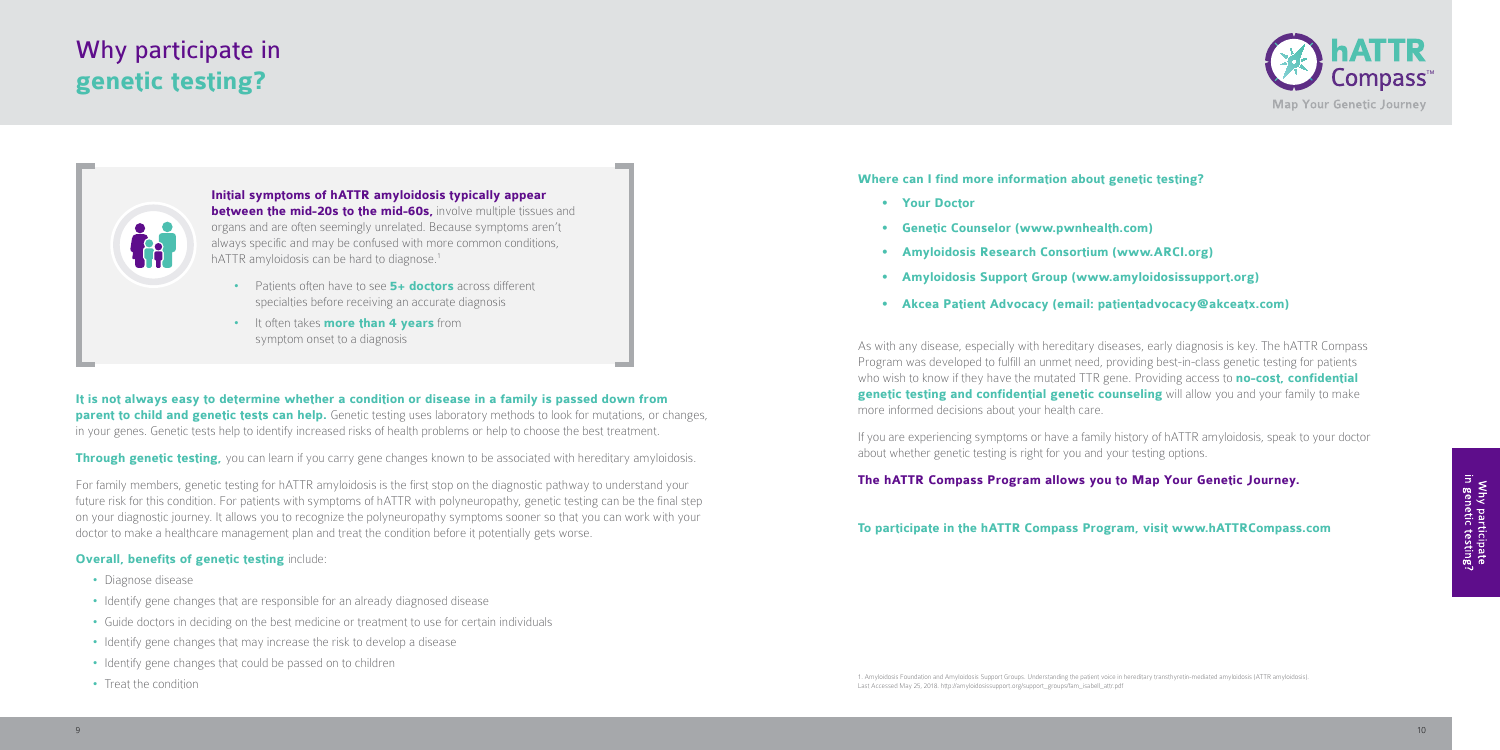It can be hard to talk with loved ones about genetic testing for hATTR amyloidosis. For some people, genetic test results serve as a relief, removing some of the uncertainty surrounding their health. For others, learning that you or someone in your family has or is at risk for a disease can be scary. Some people can also feel guilty, angry, anxious or depressed when they find out their results.

#### **As with any serious family discussion, there are benefits and risks to discussing a serious topic, such as genetic testing.**

#### **Potential benefits of talking with your family about genetic testing include:**

- Helping family members understand their risk for hATTR amyloidosis
- **•** Helping family members watch out for signs of hATTR amyloidosis and start screening earlier
- **•** Helping family members understand the need for tests or treatments
- **•** Talking about yours and your families' risk or diagnosis of hATTR amyloidosis can help release pent-up feelings

## **Potential risks to keep in mind when talking to your family about genetic testing:**

**Tip:** Try to recall if any family member has one or more of the symptoms of hATTR amyloidosis, as this may help to diagnose the hereditary aspect of the disease.

- Learning that you or someone in your family has or is at risk for a disease can be scary
- Family members may find it upsetting to get genetic testing if other family members have already died of hATTR amyloidosis
- Having a gene or passing the gene on to children can also lead to guilt or anger

**3. If you have received genetic testing,** be prepared to share your experience and results with your family. Knowing that you have been through the process can help family members in their decision about genetic testing. Refer to information about the hATTR Compass Program (page 3).

#### **Talking with your family about your family health history can help you stay healthy. Below are a few tips to get you started.**

**Tip:** Remember through the hATTR Compass Program, genetic counselors are available to talk about your genetic testing results and what they could mean for your family. Consider referring family members to speak with a genetic counselor or their doctor if they have questions or concerns about testing that you can't answer.\*

#### **1. Educate yourself on hATTR amyloidosis.**

4. If you are still considering genetic testing, have an honest conversation with your family about what your testing and results could mean for them. If possible, consider getting tested together as a family. Genetic testing can take an emotional toll and having the support of family is important.

 It is important to gain an in-depth understanding of the disease so you can discuss your potential symptoms and path to diagnosis with your family. The more you know about the condition the better you will be able to answer questions your family may have.

#### **Learn more at [www.hATTRChangeTheCourse.com](http://www.hATTRChangeTheCourse.com)**

## **2. Collect information about your family health history of hATTR amyloidosis, and share this information with other family members.**

# Talking with your family **about genetic testing for hATTR amyloidosis**

By sharing your family health history, you can help family members understand why your disease might affect them. Be sure to consult "What does hereditary ATTR amyloidosis mean for you and your family?" (page 5) for helpful information.

**Remember, although this may be a difficult conversation to have with your family, there are many resources, people and organizations that can help you through the process.**

**• Your Doctor**

 $\bullet\bullet\bullet$ 

- **• Genetic Counselor ([www.pwnhealth.com\)](http://www.pwnhealth.com)**
- **• Amyloidosis Research Consortium [\(www.ARCI.org\)](http://www.ARCI.org)**
	- **• Amyloidosis Support Group ([www.amyloidosissupport.org](http://www.amyloidosissupport.org))**
	- **• Akcea Patient Advocacy (email: [patientadvocacy@akceatx.com\)](mailto:patientadvocacy%40akceatx.com?subject=hATTR%20Resources)**

\* The hATTR Compass Program will cover the cost of two genetic counseling sessions (pre- and post- testing). Any additional sessions will be the responsibility of the patient.



Talking with your family<br>about genetic testing for<br>hATTR amyloidosis